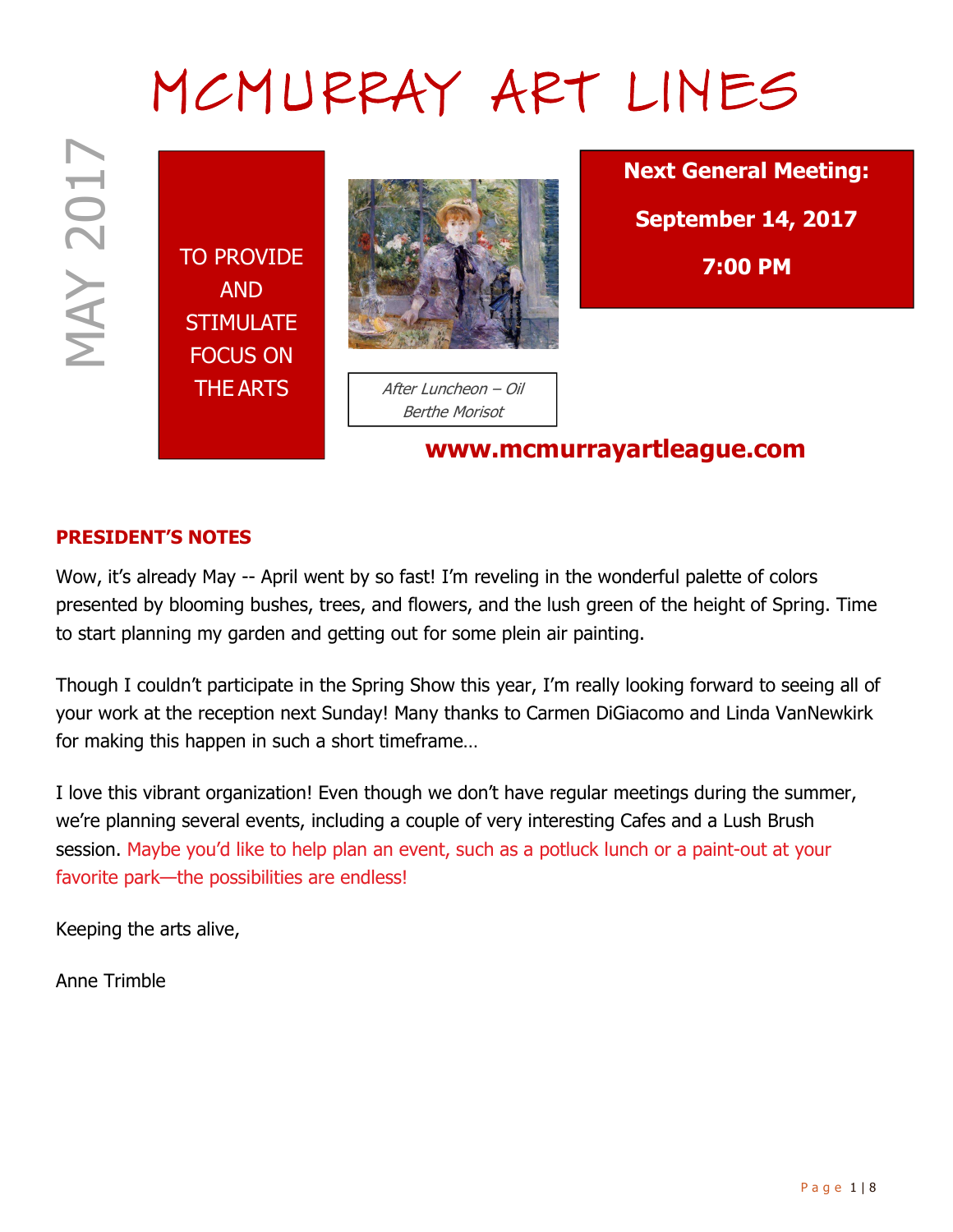### RECENT SURVEY

The response to the request for preferences for our art classes, while not overwhelming, was interesting and informative.

As of April  $24<sup>th</sup>$ , here are some of the trends we are seeing. These results will likely keep changing.

## PLEASE NOTE: IT IS NOT TOO LATE TO PARTICIPATE!!

To provide your input on the survey, go to https://www.surveymonkey.com/r/NYWMNZY.

- #1. Request for various mediums were as follows:
	- 1. Watercolor 74%
	- 2. Oil 55%
	- 3. Pastel 55%
	- 4. Graphite/Charcoal 40%
	- 5. Colored Pencil 37%
	- 6. Acrylic 34%
	- 7. Ink 34%
	- 8. Polymer Clay 25%
- 9. Photography 25%
- 10. Jewelry Making 17%
- 11. Other 17% Drawing human body, matting & framing, book making, conte & collage.
- #3. Subject Matter:
	- #1 Landscape/Seascape
	- #2 Portrait/Figure
	- #3 Abstract/Non-Objective
	- #4 Animal/Wildlife
	- #5 Still Life/Floral
	- #6 Interior/Exterior /Architecture

The rest of the survey had to do with instructors, days, times and class prices. Needless to say, we will attempt to provide classes in the mediums, subject matters and instructors that will meet the desires expressed in the responses to our survey.

#### FROM OUR CLASS COORDINATOR

Important Reminder: Registration for classes can be done on-line or by contacting our Class Registrar, Jean Kunz via e-mail at classregistrar@mcmurrayartleague.com or by phone at 412-831-9992. Early registration is encouraged.

Suggestions for classes and questions regarding class content may be directed to Class Coordinator, Fred Kunz by phone 412-831-9992 (home) or 412-337-3366 (cell) if you have any questions, or via e-mail at classcoordinator@mcmurrayartleague.com.

# UPCOMING CLASSES

| <b>DATE</b>              | <b>INSTRUCTOR</b> | <b>MEDIUM/DESCRIPTION</b>                                                                          | <b>TIME</b>    | <b>MEMBERS</b><br><b>RATE</b> | <b>NON-MEMBER</b><br><b>RATE</b> |  |
|--------------------------|-------------------|----------------------------------------------------------------------------------------------------|----------------|-------------------------------|----------------------------------|--|
| 2017                     |                   |                                                                                                    |                |                               |                                  |  |
| May 3, 10, 17,<br>24, 31 | Sue Levy          | Beginner-Intermediate Watercolor<br>(see MAL website for artist info,<br>outline, and supply list) | $10:00 - 2:00$ | $$25$ /dav                    | \$30/day                         |  |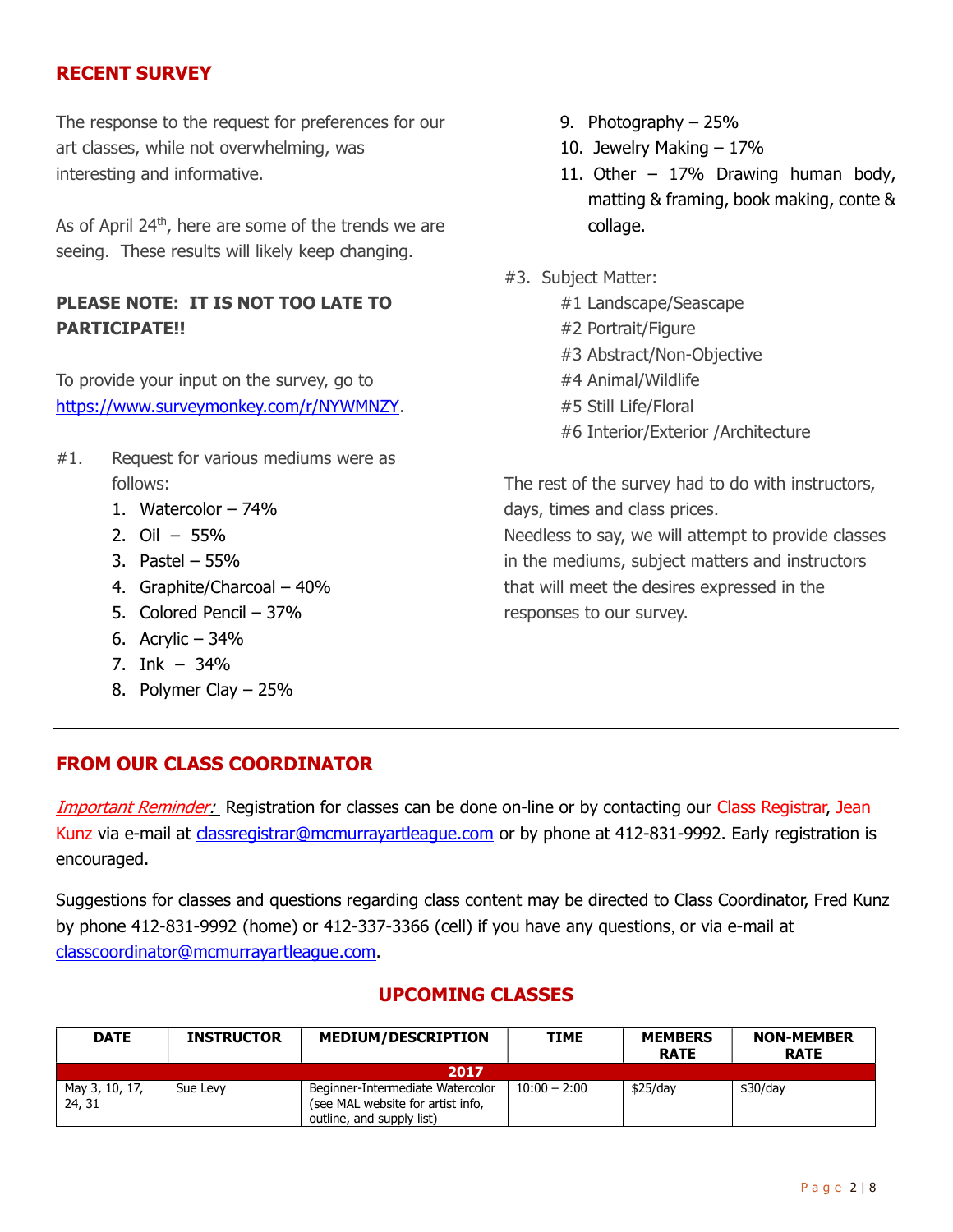|--|

| <b>Board Meetings -</b><br>Mondays $-2:00$ PM | <b>General Meetings -</b><br><b>Thursdays</b> |
|-----------------------------------------------|-----------------------------------------------|
| August 21, 2017 - Exec. Board                 | September 14, 2017 - 7:00 PM                  |
| Mtg.                                          | October 12, 2017 - 7:00 PM                    |
| September 18, 2017                            | November 9, 2017 - 2:00 PM                    |
| October 16, 2017                              | February 8, 2018 - 2:00 PM                    |
| November 20, 2017                             | March 8, 2018 - 2:00 PM                       |
| January 15, 2018                              | April 12, 2018 - 7:00 PM                      |
| February 19, 2018                             | May 10, 2018 - 7:00 PM                        |
| March 19, 2018                                |                                               |
| April 16, 2018                                |                                               |
| May 21, 2018                                  |                                               |

# CAFÉ – WORKING WITH ALCOHOL INKS

Jeennie Nickolls will be sharing what she learned recently about painting with alcohol inks on tiles. Join us on Wednesday, August 2, 10:00-1:00 to learn this fun technique. The cost is a \$3 materials fee plus a \$3 studio fee. Jeennie will supply 4" white smooth ceramic tiles, alcohol in spray bottles, Sharpie colored markers and a small set of Jaquard Pinata alcohol inks to share. You bring watercolor brushes (the ink may stain them), paper towels and a small plastic container to drop ink into, as well as reference photos. To experiment some more, bring your own inks and markers, different sizes of tiles (available from Home Depot) and other surfaces, like glass, watercolor paper, metal, etc.



#### SPEAKING OF CAFEs (Creative Arts for Everyone)…

If you work in a special medium or use an unusual artistic technique you think might be interesting to MAL members, consider sharing it as a CAFÉ. These sessions are very informal, and you can make them as simple or complex as you want. In the past, we've learned to make wine charms, watercolor collages, and jewelry. We'd love to learn from you! Members may email

vicepresident@mcmurrayartleague.com.

#### LUSH BRUSH

Let's have some hot fun in the summer time while painting and imbibing in the air conditioning of our MAL studio!

Our next "Lush Brush" will be held on Thursday, July 13, from 6:00 P.M. to 8:00 P.M. More details will follow in an email blast.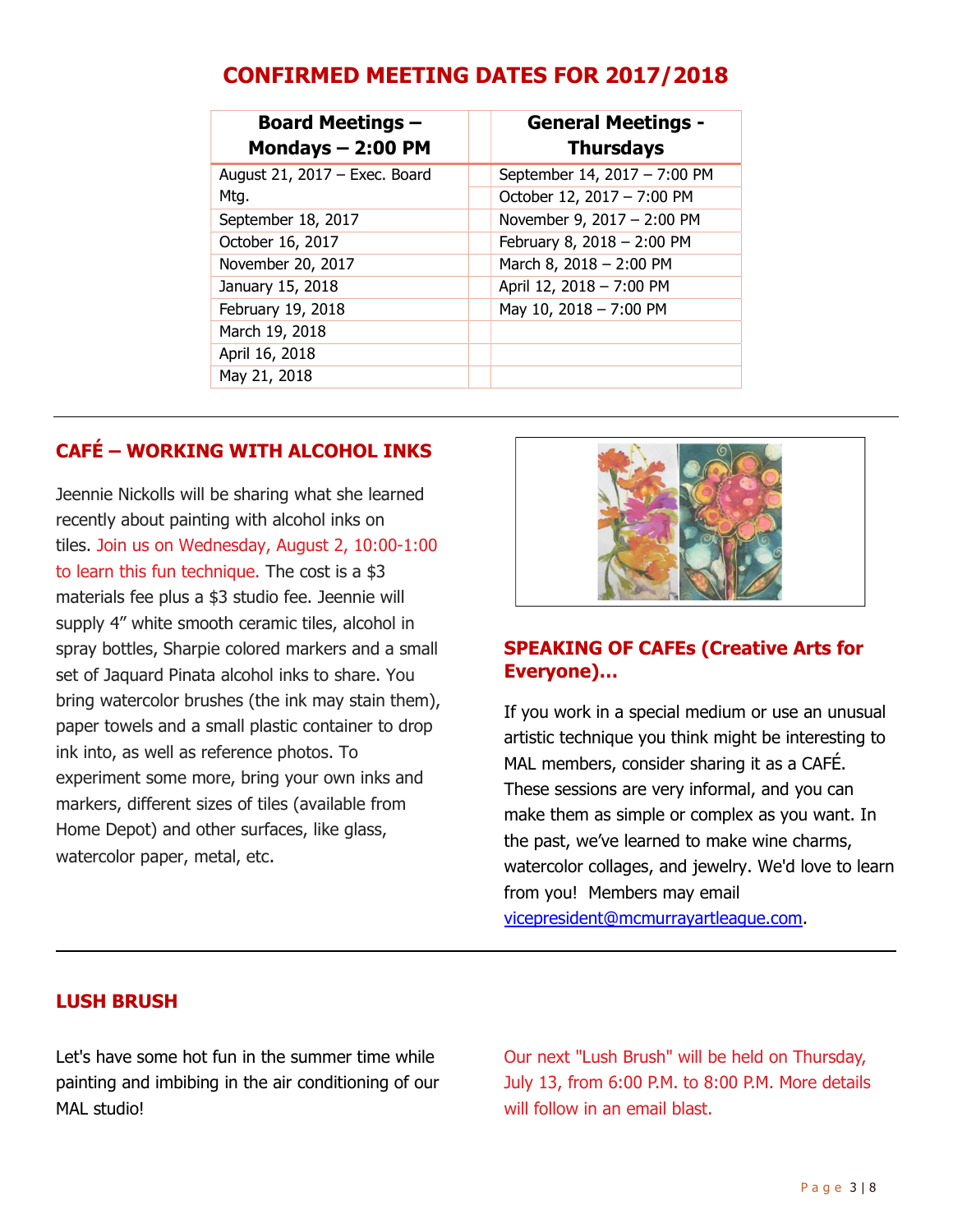#### SUMMER STUDIO GALLERY

"Clotheslines Art" will be hung on Thursday, May 25 for the summer show with take down on September 21.

A reception will be held at a later date giving us a chance to get together this summer. Delivery for hanging is 5-6 PM on May 25. Send in your tag info by Thursday, May 18. Please sign-up and send tag information (artist, title, medium, price, size) to Darlene Sanders at darlenegsanders@yahoo.com or 724-743-9197.

What is Clothesline Art? Art that is "naked"-- not matted or framed! We will hang the light weight art with clothespins on clotheslines hung along the studio walls (no stretched canvases as they are too thick for the clothespins. The canvas could be removed from the wood stretchers if you want to hang it in this show).

So, dig out those paintings/drawings/photos/prints that haven't been framed or matted and show them at the next themed studio exhibit show. Prices can be lower without the frames. This show was very popular last year with requests for it to return this summer.

Please sign up by May 18. If you have any questions, contact Darlene Sanders at 724-743-9197 or Linda Saksa at 724-941-6413. Purchases made at the reception will get a 15% discount on the posted price (part of MAL's commission). This would not affect what the artist receives for their art sold. Use your sunny imagination to brighten our studio!

#### OPEN STUDIO CONTINUES:

Please mark your calendars to reflect the continuation of Open Studio during May and June 2017.

During the month of May, we will be meeting at the MAL studio on TUESDAYS beginning with May 2 and continuing through Tuesday, May 30th.

In June, OS will switch to WEDNESDAYS beginning with Wednesday June 7 through June 28th. The studio is open for our use from  $10:00 - 2:00$ , but members may arrive and leave to fit their

schedules. If your schedule only permits staying an hour or two, there are still many benefits to be derived; not the least of which is being away from the interruptions usually encountered when trying to paint or draw at home.

The fee is \$3 which is applied to MAL studio expenses.

Come join us and don't forget your lunch!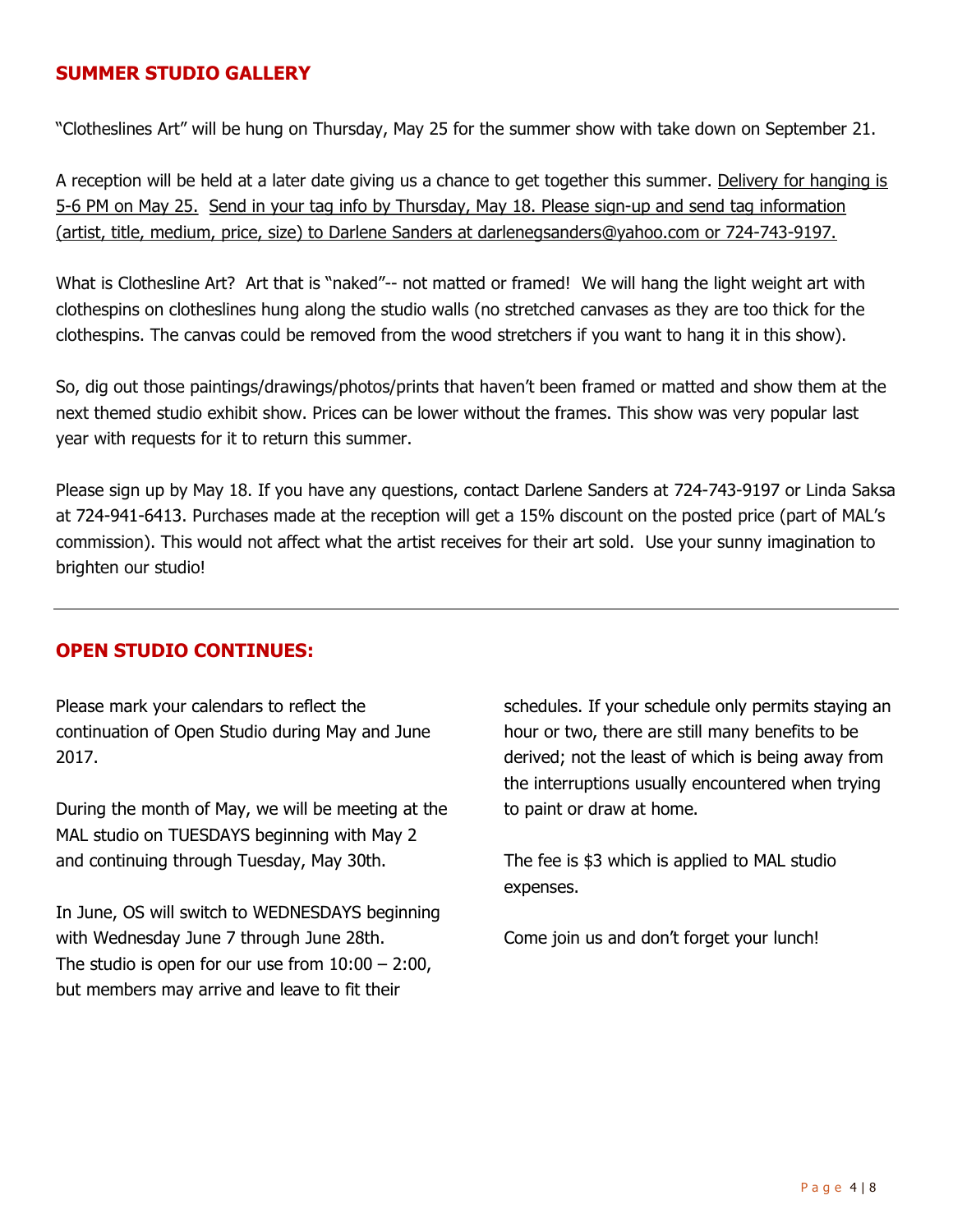#### MEMBERSHIP RENEWAL COMING DUE

You will soon be receiving an email reminder that your membership dues will be due on June 1. You can renew online and pay securely via PayPal even if you do not have a PayPal account. You can also renew online and mail a check made out to "McMurray Art League" to our new Membership Chair (as of June 1), Leslie Baldwin at 407 Countryside Dr., McKees Rocks, PA 15136. Your user name is your email address. If you have forgotten your password, you can click the Forgot Password link to have a new one emailed to you. You can also renew by mailing Leslie a check. Please note the dues increase to \$35.

#### Membership Levels and Dues Changes

MAL is a very active organization. We host a lot of activities and fun events which cost the

organization money. We also have a nice studio space which needs continuous maintenance and improvements. In order to continue this high level of activity, we need to raise our annual dues from \$28 to \$35. Student memberships will now become \$17.50. We will also be eliminating the Newsletter Only membership level (we don't have anyone using that and our newsletters are all available online). We have historically had a membership level for Couples which provided a slight discount. We currently have only two couples using this membership level. The management headaches associated with maintaining this level of membership is driving us to eliminate it, and these members will each have individual memberships going forward.

## WEBSITE SECURITY

It was recently brought to your webmaster's attention that our website login and password fields are not secure in that the values typed in are transmitted in plain text, not encrypted. Some recent releases of Internet browsers have pointed out to users that our website is using "http" not "https" which is unsecured. Other websites also are unsecured but all sites that process password and financial information should be secure. After researching this with Wild Apricot support, that observation was confirmed. Please note that **payment information is handled by PayPal and is always secure.** We have implemented a fix for this problem, so that all information entered on our site is secure. (The next part gets geeky, so your eyes may glaze over…) The effect of the fix is to make our "primary domain name" be the one provided by Wild Apricot, which is secure. In our case this is mcmurrayartleague.wildapricot.org. If someone types in or clicks a link to one of our other domain names (www.mcmurrayartleague.com or www.mcmurrayartleague.org) they are automatically sent to our WA-provided domain name and all our pages, etc. With this fix, there are two differences that our end users will see:

1. The browser address field will show https://mcmurrayartleague.wildapricot.org instead of http://www.mcmurrayartleague.com as before. A sample is shown below.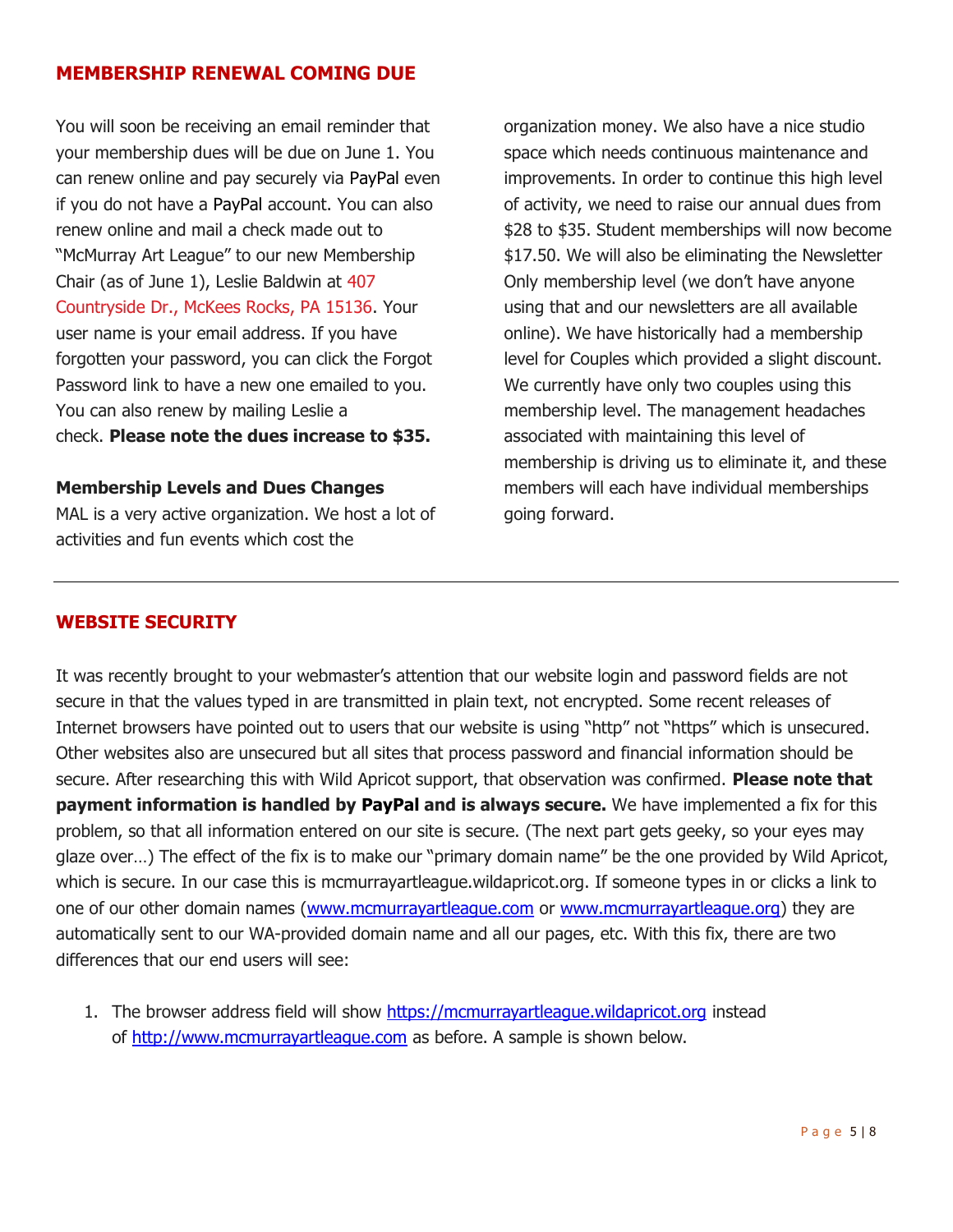

2. Any emails we send will appear to come from mcmurrayartleague@wildapricot.org rather than from admin@mcmurrayartleague.com, as before. Note that who actually gets the email when someone replies (like janpini@verizon.net) is a different setting in the email setup process and not affected. A sample is shown on page 7.



In order to go back to having www.mcmurrayartleague.com as our primary domain name and still keep the https security on all transmitted information, including the login and password, we would have to purchase a SSL Certificate and have WA install it. This would cost about \$150/year and the board decided that amount of money was better spent elsewhere for such a limited cosmetic improvement.

#### 2017/2018 NOMINATIONS

Paul Rebholz will be the MAL Newsletter Chair for 2017-2018. MAL leadership still has openings in the following positions: Co-President with Anne Trimble. Co-Vice President with Carmen DiGiacomo. Co-Hospitality Chair with Nancy Hokaj,

and Programs Chairperson. In regard to the cochairing of the Fall Show, we do not have dates or a location for this show yet. Contact Leslie Baldwin at (412) 720-7380 or lesbld@verizon.net regarding MAL positions.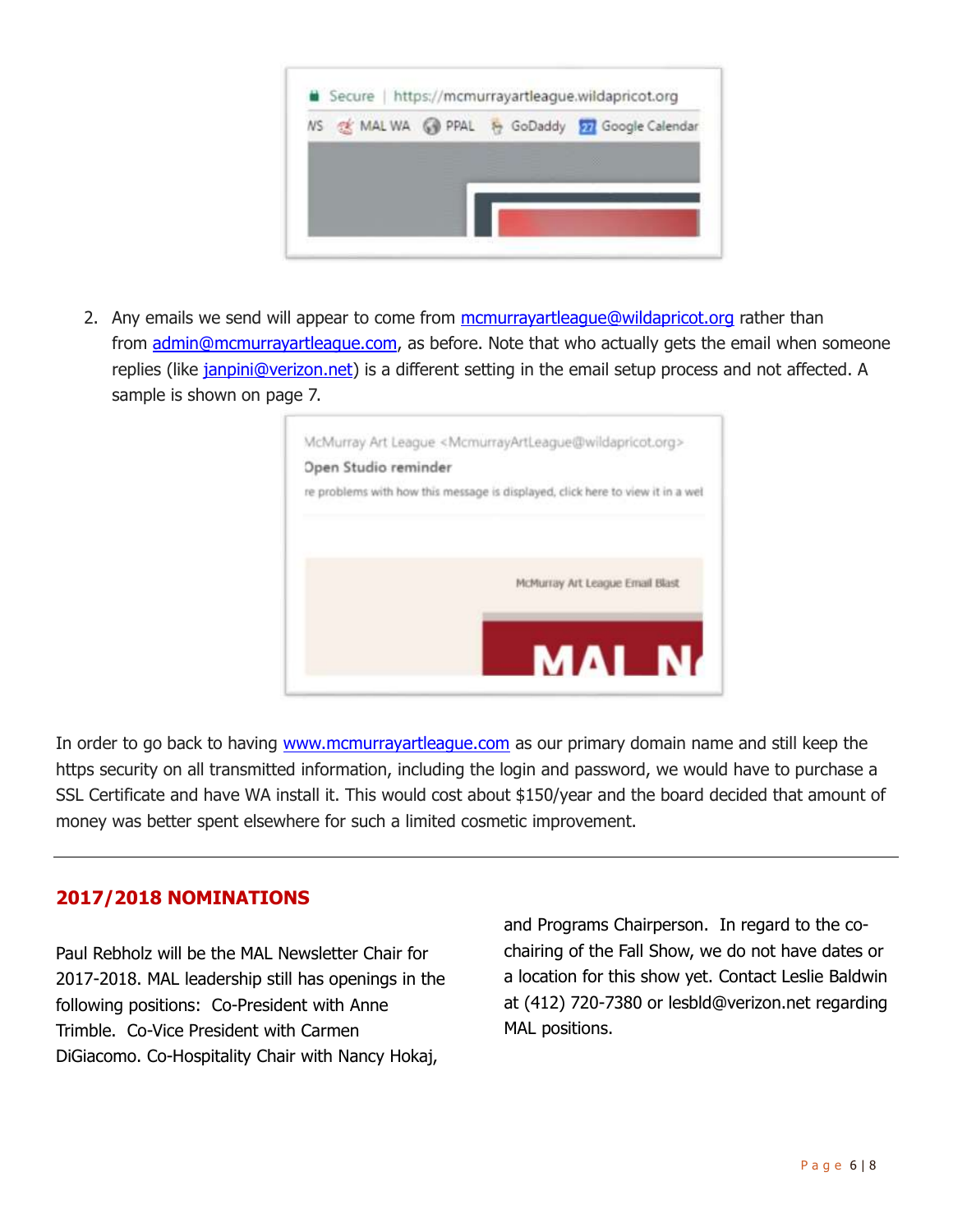#### MAL SCHOLARSHIP

The McMurray Art League Senior Scholarship is awarded each year to a graduating high school senior.

Students who will attend college (or art school) to continue their education in the art field, and either attend Peters Township High School or have an immediate family member of the art league, can

apply. The application can be found on our website.

\*Due to a change in judging date from that listed on the application, students interested in the scholarship, or those who have questions should contact Carol Aurin at 724-348-4714 to get more information.

#### SPRING SHOW RECEPTION

A reception for our Annual Spring Juried Show will be held on Sunday-May 7<sup>th</sup>, 2017 from 2-4 PM at The Peters Township Public Library.

The library is located at 616 E. McMurray Road, McMurray, PA 15317. Library hours that day are from Noon to 4 PM, so come early and enjoy the artistic talents of the 24 members of our league who participated in this annual event.

Bring your family, friends and clients to enjoy the artistic creations of league members.

Those members who have earned ribbons/awards by the juror, Hiromi Katayama will be honored during the reception. Most items on display at the show are available for purchase. Hope to see you at the reception.